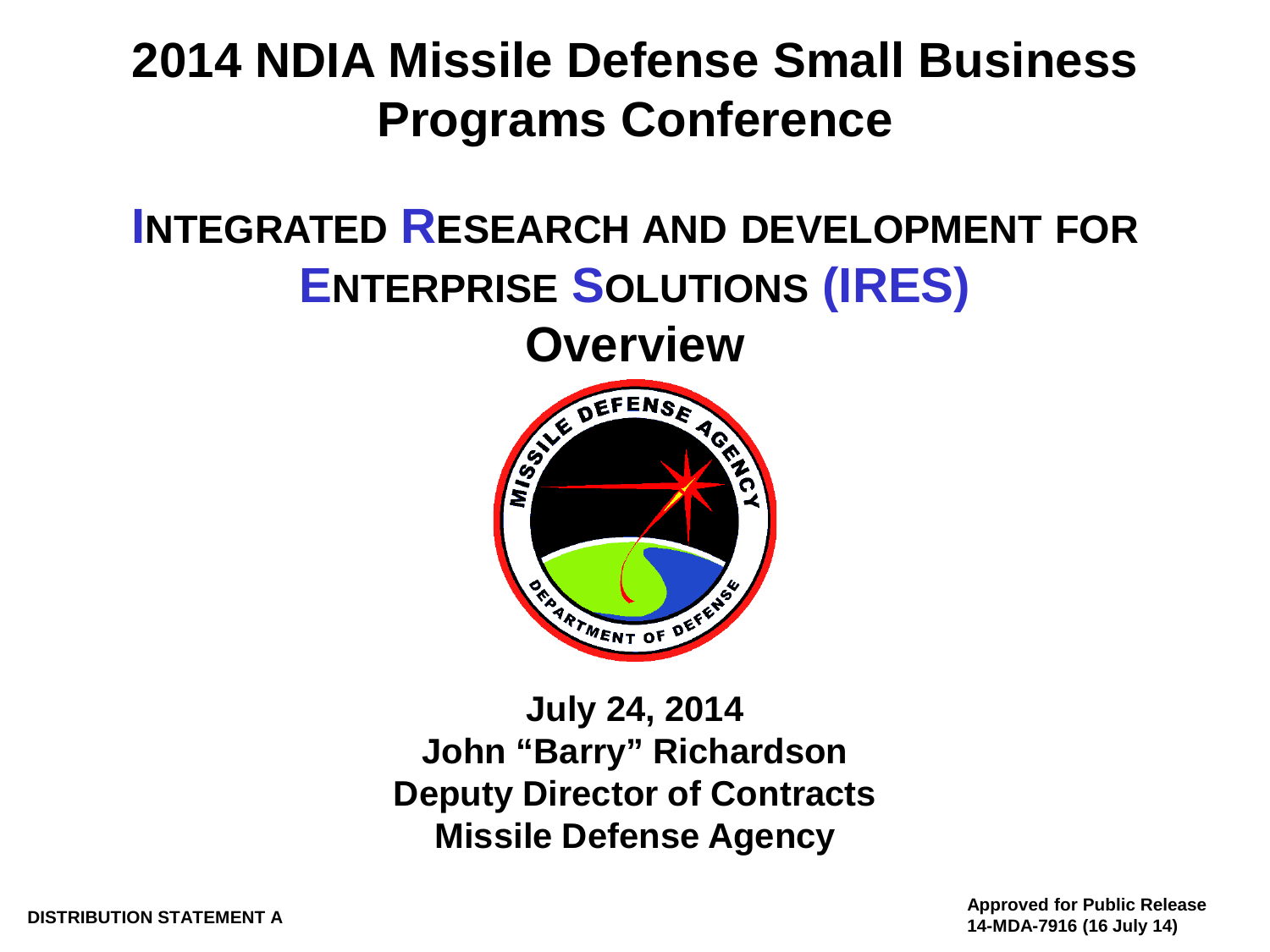

- **Strategy courses of action are currently being coordinated with MDA leadership via the acquisition strategy panel and acquisition strategy board; the requirements and strategy details included in this briefing are not final and are subject to change**
- **The content of this briefing and remarks today of MDA personnel involved with the IRES acquisition should in no way be construed as a guarantee of the MDA's final acquisition strategy**
- **The final solicitation is the only document that should be relied upon**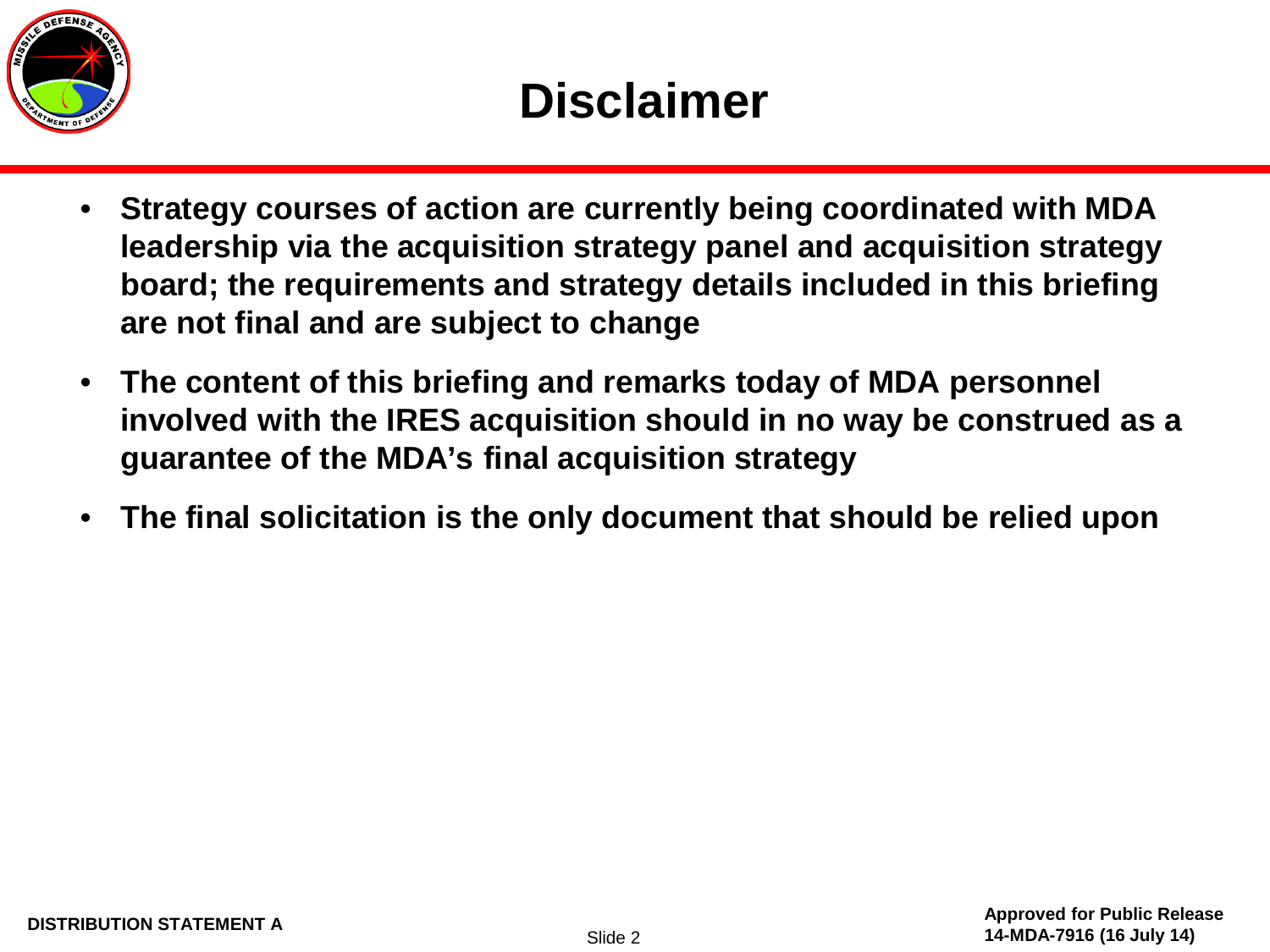

#### **Agenda**

- **Acquisition Overview**
- **Request for Information #1 Results**
- **Acquisition Strategy Discussion Topics**
- **Acquisition Team Interest Items**
- **Questions**

**Note: This slide deck will be added to the IRES link on the Federal Business Opportunities (FBO) website within the next few days**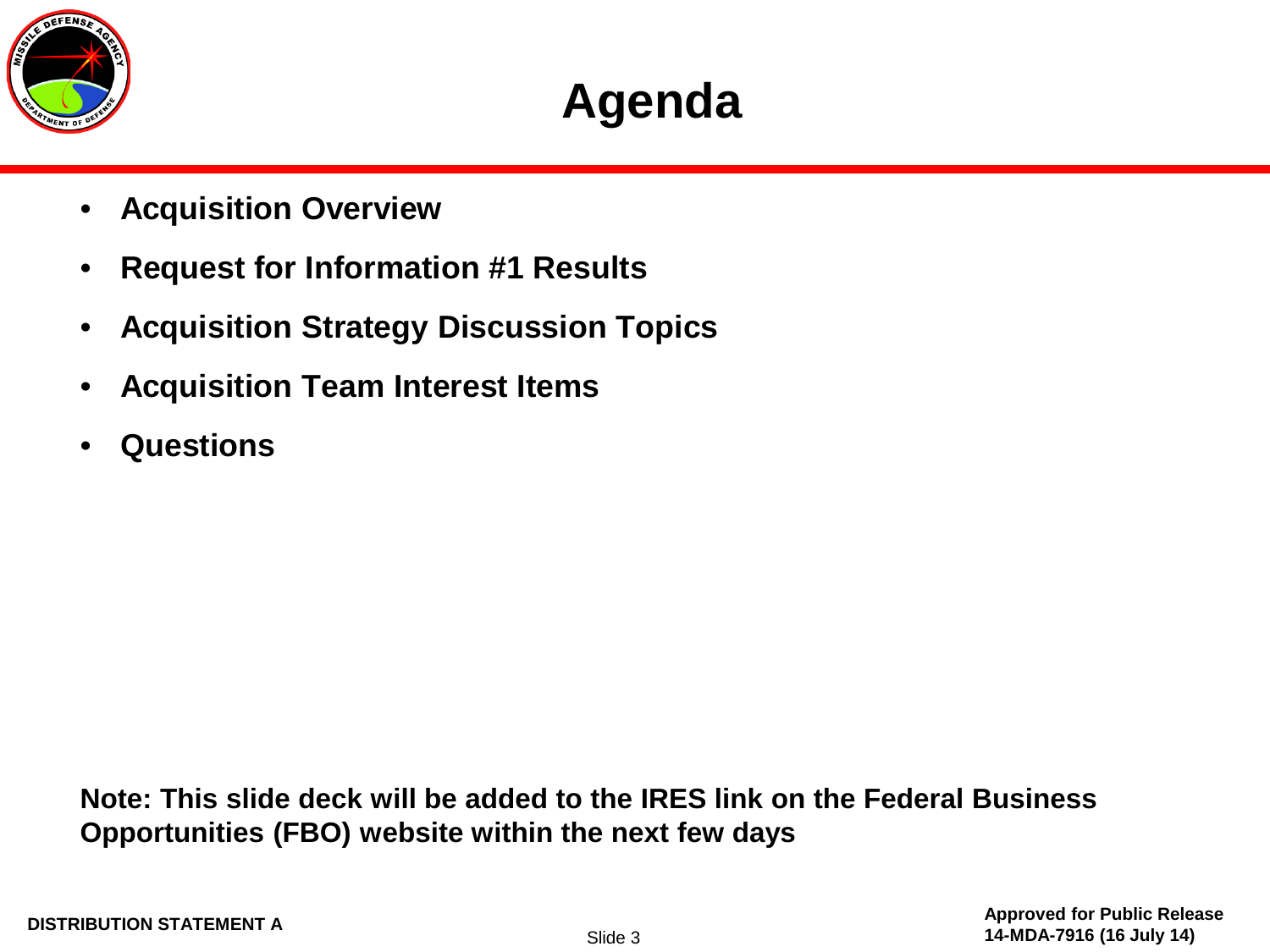

#### **Acquisition Overview Summary**

- **Follow-on contract(s) to the Joint National Integration Center (JNIC) Research and Development Contract (JRDC); IRES is a placeholder for current JRDC requirements that need a home after the JRDC ends**
- **The IRES vision is to enable stakeholders to achieve BMD mission objectives by providing an efficient and flexible, multi-purpose, capabilities-based contract(s) to execute the following high level objectives (HLOs):**

Anticipated

distribution

the IRES HLOs

BMDS testing [9%] Wargames & exercises [6%] Modeling and simulation [23%]

BMDS mission operations [19%]

□ Operation of facility infrastructure [9%]

of work

among

23%

□ Enterprise communications & IT environment [34%]

- **Ballistic Missile Defense System (BMDS) mission operations**
- **BMDS testing**
- **Wargames and exercises**
- **Modeling and simulation**
- **Enterprise communications and information technology environment**
- **Operation of facility infrastructure**
- **The requirements overview is in attachment 2 of request for information (RFI) #1**
- **IRES is not a contract for advisory and assistance services (A&AS)**
	- **IRES may include A&AS-like services that are imbedded in the core non-A&AS requirements**
	- **IRES acquisition team is working with the MiDAESS program office to re-confirm no overlap of requirements, especially where the requirements have similar titles or high-level descriptions**



34%

9%

19%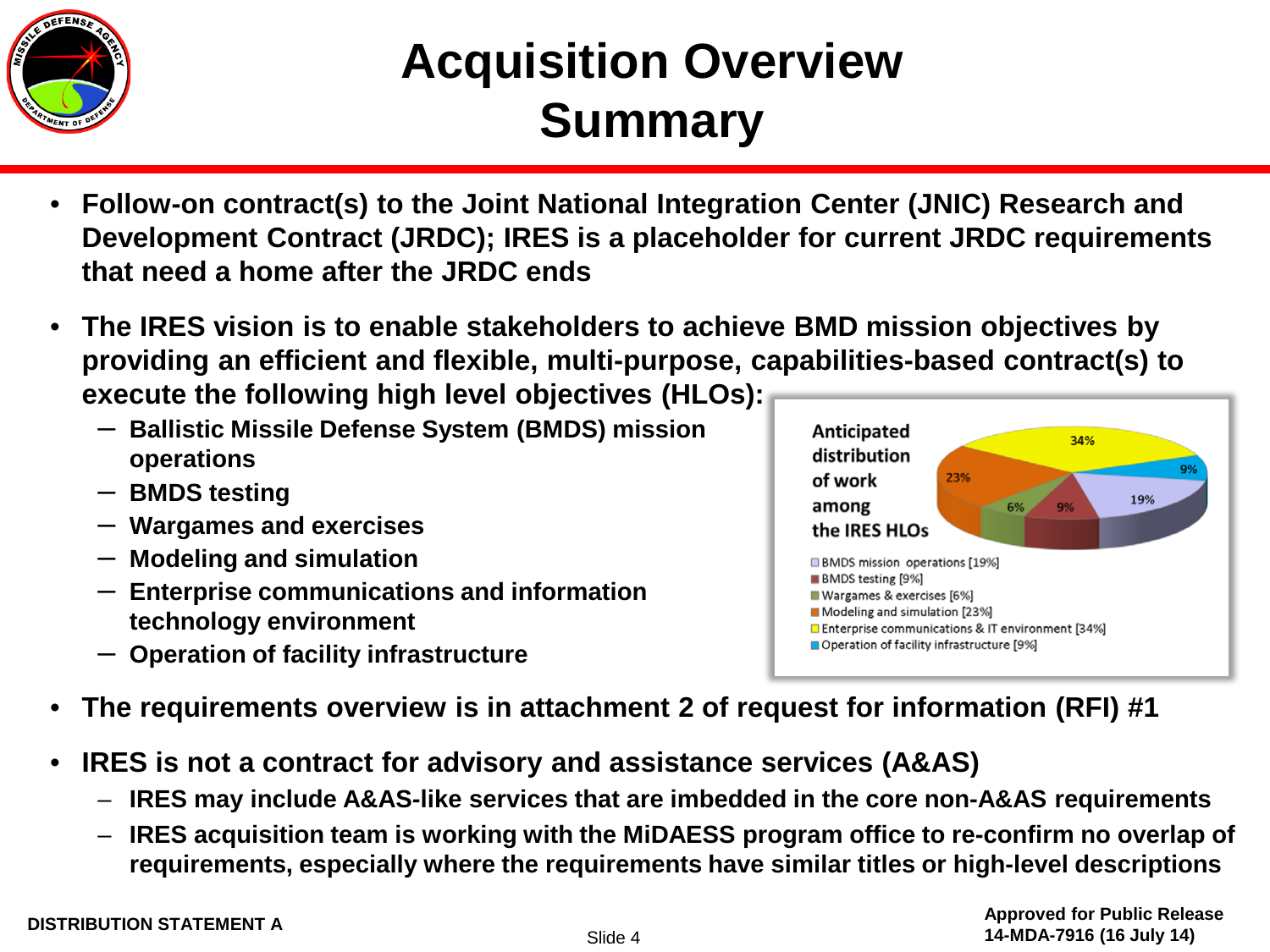

### **Acquisition Overview High Level Objectives and Capabilities**

| <b>High Level Objectives (PSC/NAICS)</b>                                                                                                                                                                                                                                                                                                                                                                | <b>Capabilities</b>                                                                                                                                                                                                                         |
|---------------------------------------------------------------------------------------------------------------------------------------------------------------------------------------------------------------------------------------------------------------------------------------------------------------------------------------------------------------------------------------------------------|---------------------------------------------------------------------------------------------------------------------------------------------------------------------------------------------------------------------------------------------|
| BMDS Mission Operations (AC22/541712): Successful execution of this IRES<br>HLO results in maintaining an effective operational readiness posture, delivering<br>warfighter mission support, and providing satellite operations                                                                                                                                                                         | Infrastructure Readiness Posture<br>$\bullet$<br><b>Warfighter Mission Support</b><br><b>Satellite Operations</b>                                                                                                                           |
| BMDS Testing (AC22/541712): Successful execution of this IRES HLO results in<br>the essential integration between event participants and allocation, deconfliction,<br>and protection of assets during system ground and flight tests                                                                                                                                                                   | <b>Flight Test Support</b><br><b>Ground Test Execution</b><br><b>Performance Assessment Execution</b>                                                                                                                                       |
| Wargames and Exercises (AC22/541712): Successful execution of this IRES HLO<br>results in a technical architecture that enables understanding of current and future<br>BMDS capabilities, identification of system capabilities and limitations, development<br>of concepts of operation, and refinement of tactics, techniques and procedures                                                          | <b>Wargame Execution</b><br>$\bullet$<br><b>Exercise Execution</b>                                                                                                                                                                          |
| Modeling and Simulation (AC22/541712): Successful execution of this IRES HLO<br>results in seamless integration of MDA digital/hardware in the loop representations<br>and the development, maintenance, and sustainment of software products                                                                                                                                                           | Models/Simulations - Development<br>Models/Simulations - Maintenance/<br>Sustainment                                                                                                                                                        |
| <b>Enterprise Communications and Information Technology Environment</b><br>(D305/541511): Successful execution of this IRES HLO results in an enabling<br>platform that ensures the coordination and secure cyber operation of multiple<br>networks and technology enclaves servicing MDA research, development, test, and<br>evaluation (RDT&E) and associated operational environments across the MDA | • Architect, Design, & Implement Secure<br><b>Communications and IT Services</b><br>Manage, Operate, & Maintain IT Services<br>Manage & Maintain Secure IT<br>Infrastructure<br><b>Customer Interface and Support Services</b><br>$\bullet$ |
| Operation of Facility Infrastructure (MIBG/561210): Successful execution of this<br>IRES HLO results in a highly reliable, available, and maintainable Missile Defense<br>Integration and Operations Center (MDIOC) infrastructure supporting critical security<br>system level areas, operational BMDS assets, and RDT&E operations                                                                    | <b>Operate &amp; Maintain Common-Use Facility</b><br>Infrastructure<br><b>MDIOC Host Services</b><br><b>MDIOC Facility Repair/Alteration</b>                                                                                                |
| PSC: Product and Service Code; NAICS: North American Industry Classification System                                                                                                                                                                                                                                                                                                                     |                                                                                                                                                                                                                                             |

**DISTRIBUTION STATEMENT A Approved for Public Release 14-MDA-7916 (16 July 14)**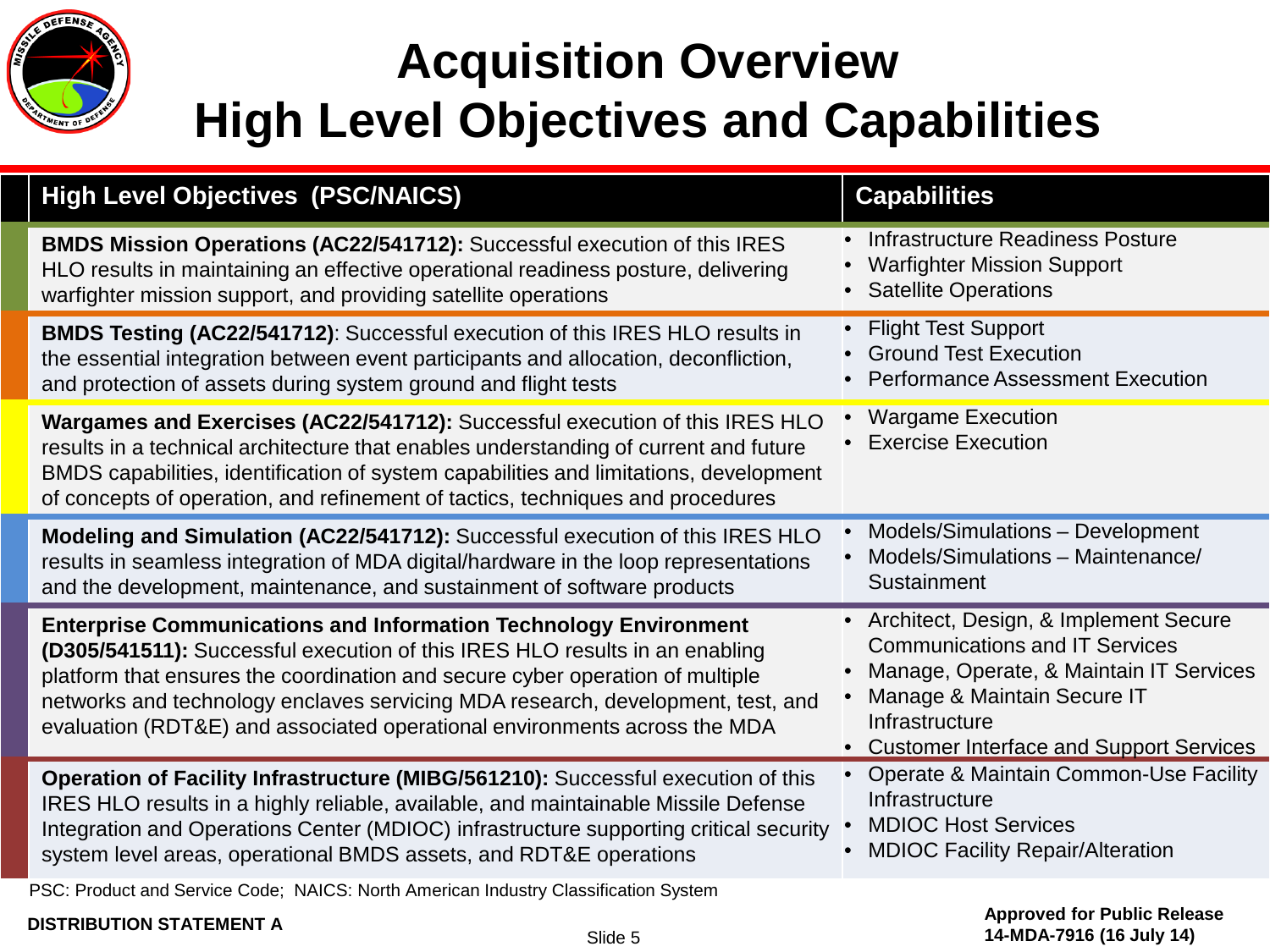

### **Acquisition Overview Operations and RDT&E Environments**

- **MDA network services support to BMDS operations and BMDS RDT&E**
	- **The MDIOC acts as the hub for much of the MDA network infrastructure, concurrently supporting BMDS operations, BMDS RDT&E, and MDA general services (GENSER) networks**
	- **MDA RDT&E networks and enterprise network services are all under the information assurance purview of the MDA designated accrediting authority (DAA)**
	- **Network services support BMDS RDT&E activities, including ground tests and flight tests, and enable the interfaces necessary to execute 24x7 BMDS operations**
- **MDIOC facilities infrastructure support to BMDS operations and BMDS RDT&E**
	- **Facility capabilities at the MDIOC support all other HLOs and include continual situational awareness of critical infrastructure and emergency response to mission critical facility system failures/faults**
	- **Availability of the facility infrastructure is integral to the BMDS test and operations requirements**
	- **Facility infrastructure operations require the ability to quickly adapt to numerous, simultaneous, and often competing project and event requirements**

#### **The MDIOC is a rapidly reconfigurable shared communications, computing, and mission platform leveraged for concurrent event execution and real-world 24x7 BMDS operations**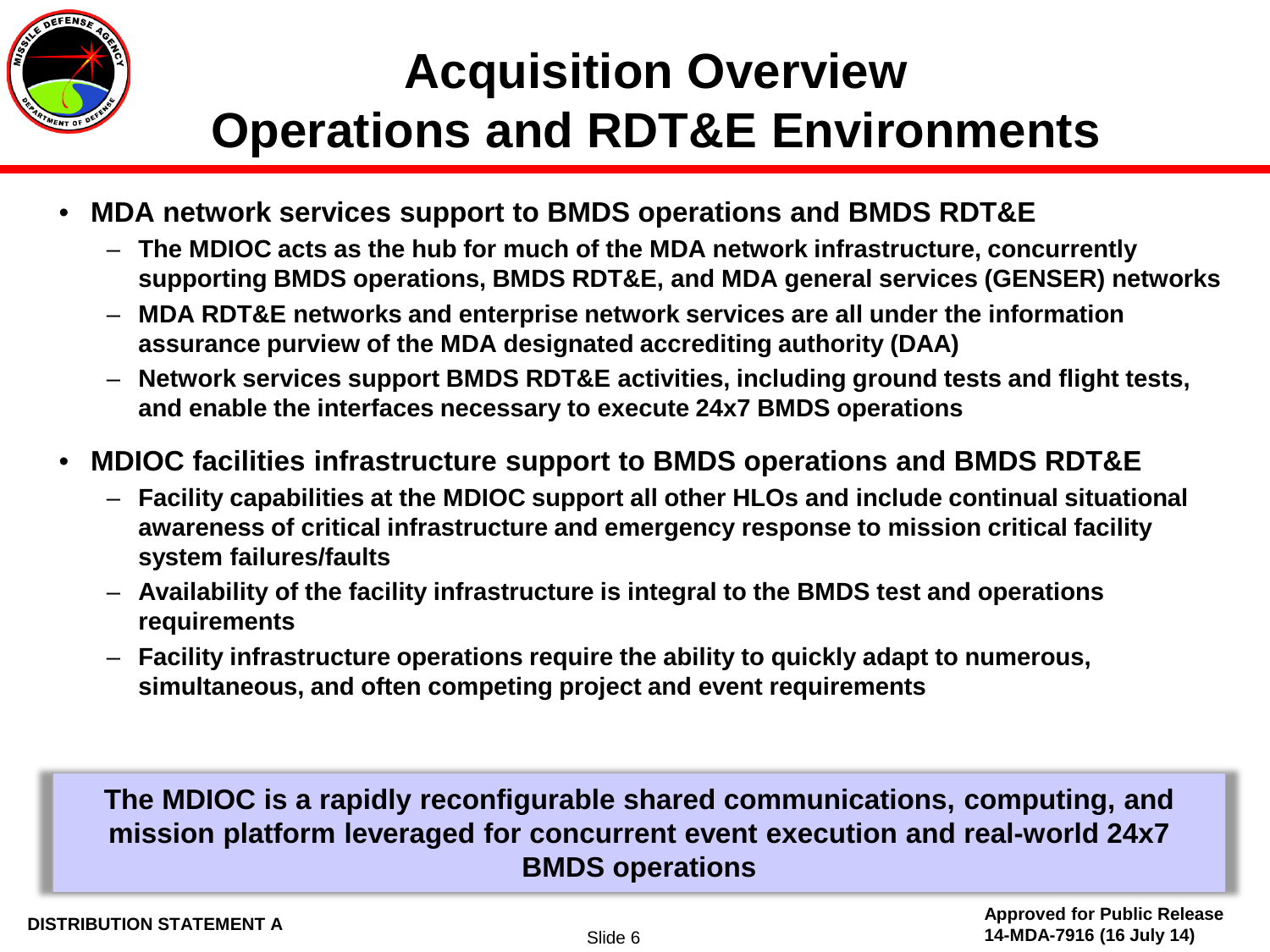

### **Acquisition Overview Integration Challenges**

- **Successful realization of a single HLO cannot be achieved without thorough system integration and interoperability with other HLOs**
- **The challenge is to simultaneously and efficiently execute multiple stakeholder requirements that span multiple high level objectives** 
	- **BC: Program Director, Command & Control, Battle Management, and Communications (C2BMC)**
	- **DD(W): Warfighter Strategic Integration**
	- **DE: Director for Engineering**
	- **DT: Director for Test**
	- **GM: Program Director, Ground-Based Midcourse Defense (GMD)**
	- **IC: Chief Information Officer**
	- **SN: Program Director, Sensors**
	- **SS: Program Director, Space Systems**



• **Integration and de-confliction of critical assets, maintaining positive configuration control, and rapid reprioritization is essential in this dynamic environment**

> **Maintain integrity of the operational environment and enable concurrent test, training and operations (CTTO)**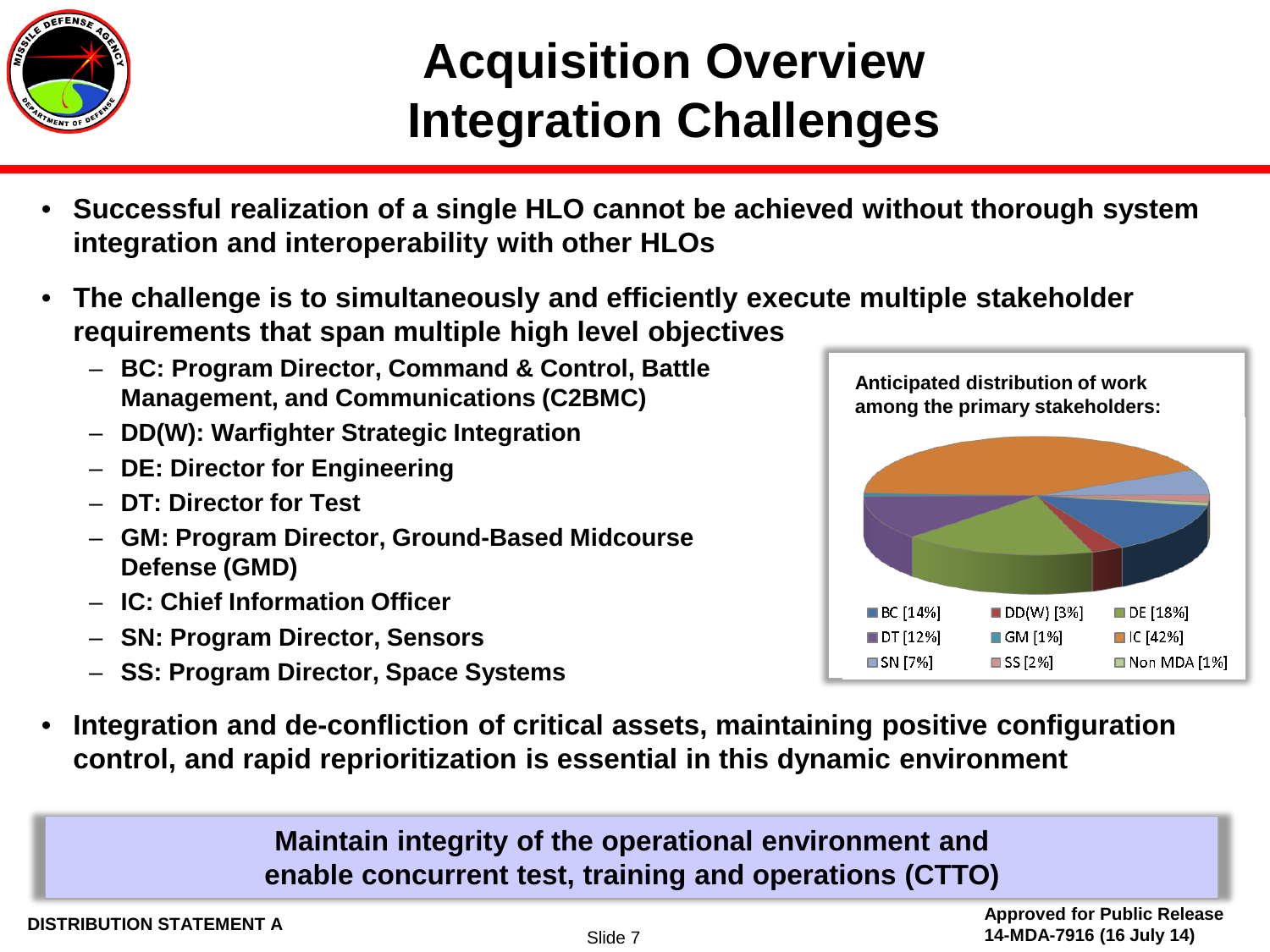

#### **Acquisition Overview JRDC Details**

- **Contract numbers H95001-05-D-0002 and H95001-10-D-0001; Northrop Grumman Systems Corporation is the prime contractor**
- **Ordering period is November 21, 2005 - November 21, 2015, with the potential to continue performance through January 23, 2017**
- **Single-award, indefinite delivery, indefinite quantity (IDIQ) contract**
	- **Provides end-to-end technical solutions for systems integration and test execution**
	- **Maximizes efficiencies by cross-utilization of contractor resources**
	- **Provides ability to quickly respond to emerging/changing missions**
	- **Does not require ongoing task order competitions**
- **Typically 20-35 active task orders at any one time; 283 task orders as of June 2014**
- **Predominantly cost-plus-award-fee**
- **Value as of June 2014 is \$2.79 billion**
- **Historical funding from \$150-\$375 million/year**
- **Preponderance of requirements are performed at the MDIOC and other government facilities; enterprise IT locations are worldwide**



**DISTRIBUTION STATEMENT A Approved for Public Release 14-MDA-7916 (16 July 14)**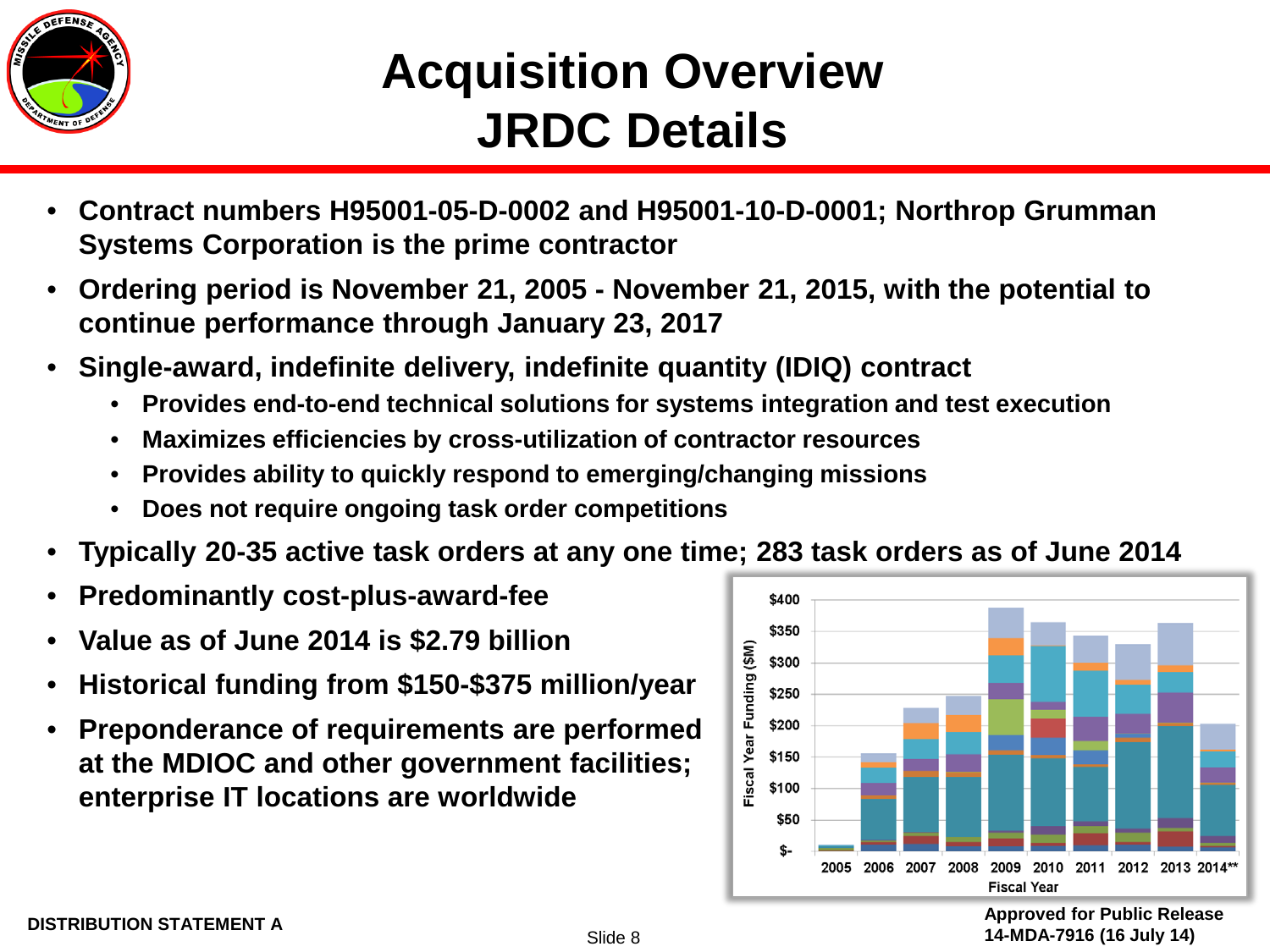

#### **Acquisition Overview JRDC Task Orders Mapped to IRES HLOs**

|                                                 | <b>Stakeholderl</b> | <b>BMDS Mission</b><br><b>Operations</b> | <b>BMDS Testing</b> | <b>Wargames &amp;</b><br><b>Exercises</b> | <b>Modeling &amp;</b><br><b>Simulation</b> | <b>Enterprise Comms</b><br>& IT Environment | <b>Operation of</b><br><b>Facility</b><br><b>Infrastructure</b> |
|-------------------------------------------------|---------------------|------------------------------------------|---------------------|-------------------------------------------|--------------------------------------------|---------------------------------------------|-----------------------------------------------------------------|
| <b>EC2BMC Discrimination Support</b>            | <b>BC</b>           | 92%                                      |                     |                                           | 3%                                         | 5%                                          | 1%                                                              |
| <b>BMDS-C2BMC</b>                               | <b>BC</b>           | 72%                                      |                     |                                           |                                            | 23%                                         | 5%                                                              |
| <b>BMDS Network Ops &amp; Security Center</b>   | <b>BC</b>           | 4%                                       |                     |                                           |                                            | 36%                                         | 61%                                                             |
| <b>MDST Operations</b>                          | <b>IDD</b>          | 78%                                      |                     |                                           | 18%                                        | 5%                                          |                                                                 |
| <b>Current Operations</b>                       | l dd                | 90%                                      |                     |                                           |                                            | 10%                                         |                                                                 |
| <b>Ballistic Missile Defense System Threat</b>  | <b>I</b> DE         |                                          |                     |                                           | 85%                                        | 15%                                         |                                                                 |
| <b>M&amp;S Operations &amp; Support</b>         | l DE                |                                          | 53%                 |                                           | 1%                                         | 2%                                          | 44%                                                             |
| <b>MDST Sustainment</b>                         | <b>I</b> DE         |                                          |                     | 13%                                       | 42%                                        | 45%                                         |                                                                 |
| <b>BMD International Sim Sustainment</b>        | DE                  |                                          |                     |                                           | 82%                                        | 18%                                         |                                                                 |
| Sim Knowledge, Analysis, & Processes            | DE                  |                                          |                     |                                           | 71%                                        | 29%                                         |                                                                 |
| <b>Wargames &amp; Experiments</b>               | IDT                 |                                          |                     | 100%                                      |                                            |                                             |                                                                 |
| <b>COCOM Exercises</b>                          | <b>DT</b>           |                                          |                     | 86%                                       |                                            | 14%                                         |                                                                 |
| <b>BMDS Flight &amp; System Ground Test Ops</b> | <b>DT</b>           |                                          | 100%                |                                           |                                            |                                             |                                                                 |
| <b>BMDS Test Resources</b>                      | <b>IDT</b>          |                                          | 28%                 |                                           |                                            | 38%                                         | 34%                                                             |
| <b>GMD Operations &amp; Training</b>            | <b>GM</b>           |                                          | 11%                 |                                           |                                            | 15%                                         | 74%                                                             |
| <b>Facility Support</b>                         | IC                  |                                          |                     |                                           |                                            |                                             | 100%                                                            |
| <b>MDIOC Facility Projects</b>                  | IC                  |                                          |                     |                                           |                                            | 3%                                          | 97%                                                             |
| <b>MDA IT Services &amp; Logistics</b>          | IC                  |                                          |                     |                                           |                                            | 100%                                        |                                                                 |
| Engineering & Maintenance, JFCC IMD             | <b>Non MDA</b>      |                                          |                     |                                           |                                            | 75%                                         | 25%                                                             |
| <b>Sensors M&amp;S OSA Sensor Models</b>        | <b>SN</b>           |                                          | 22%                 |                                           | 62%                                        | 16%                                         |                                                                 |
| <b>MDSC Operations &amp; Maintenance</b>        | <b>SS</b>           | 32%                                      | 12%                 |                                           |                                            | 16%                                         | 39%                                                             |

#### **Most JRDC task orders span multiple HLOs**

**All task orders require support from and integration with multiple HLOs**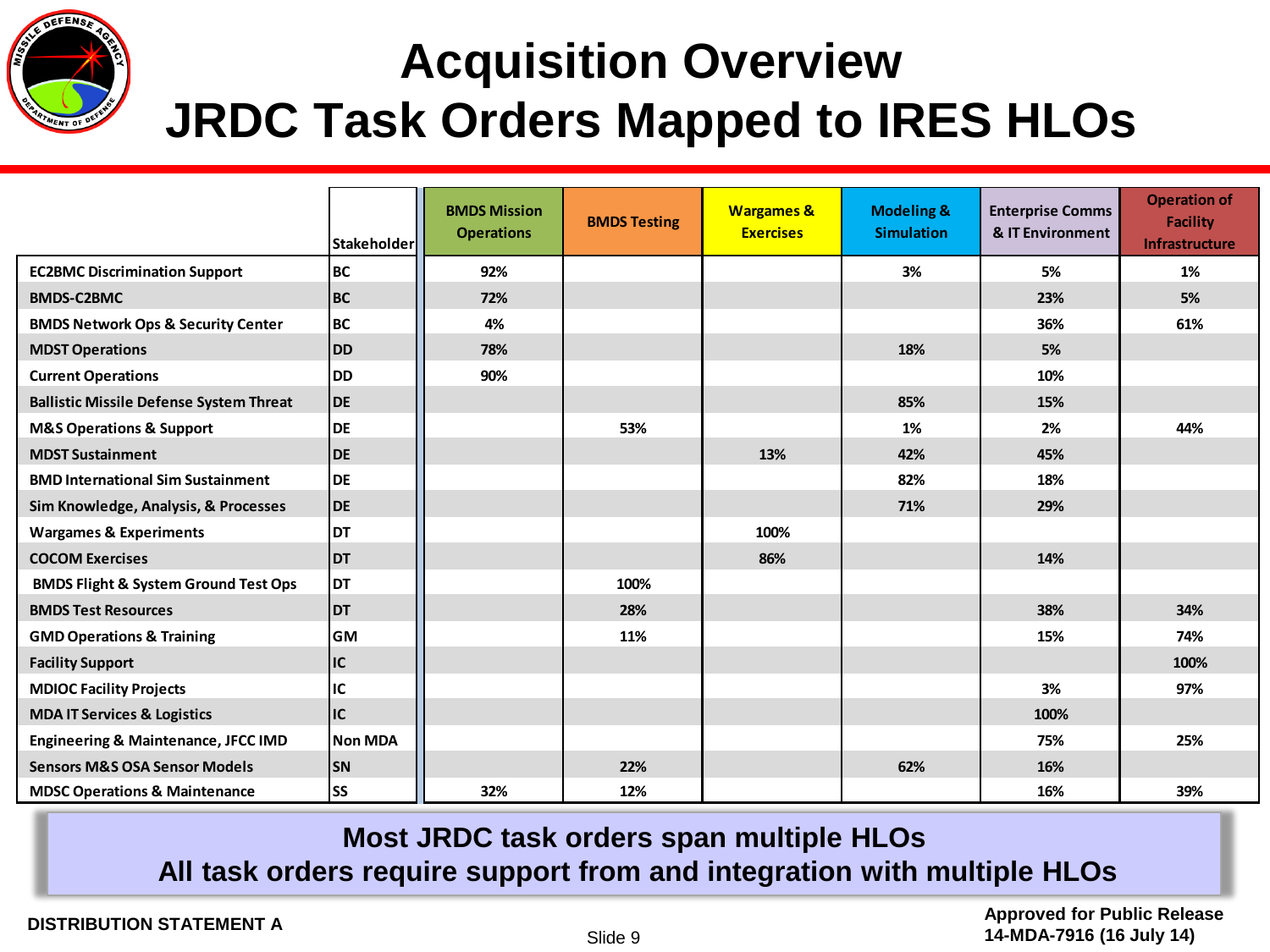

#### **Request for Information (RFI) #1 Results (Slide 1 of 2)**

- **Received responses from 73 entities as of June 1, 2014; 75% from small businesses**
- **Industry recommendations and concerns**
	- **Industry day and one-on-one meetings: Schedule after strategy details are available for release to and comment from industry**
	- **MiDAESS organizational conflicts of interest (OCI): Identify restrictions early**
	- **Weighting/evaluation of past performance: Do not favor the incumbent**
	- **Single or multiple award IDIQ: Avoid construct that consumes bid and proposal (B&P) for ongoing competitions**
	- **Period of performance: Need a term that allows for recuperation of B&P costs**
	- **Requirements/contract segmentation (i.e., alignment of requirements under one or more contracts): Generally biased in favor of a company's/team's specific capabilities**
	- **B&P capacity: Limit the number of request for proposals 'on the street' at one time**
- **Competition expected for all contracts regardless of the segmentation strategy**
- **Viability assessments completed on capability statements submitted on or before June 1, 2014**
	- **Assessments completed at the IRES capability, HLO, and entire IRES scope levels**
	- **Assessments accounted for teaming arrangements, if any, identified in the submission**
	- **Assessments were generous and favored a conclusion of "viable"**
	- **Assessments may need to be updated to confirm technical or business capabilities (financial, business systems, cybersecurity, supply chain risk management, limitation on subcontracting) specific to each contract within the approved segmentation strategy**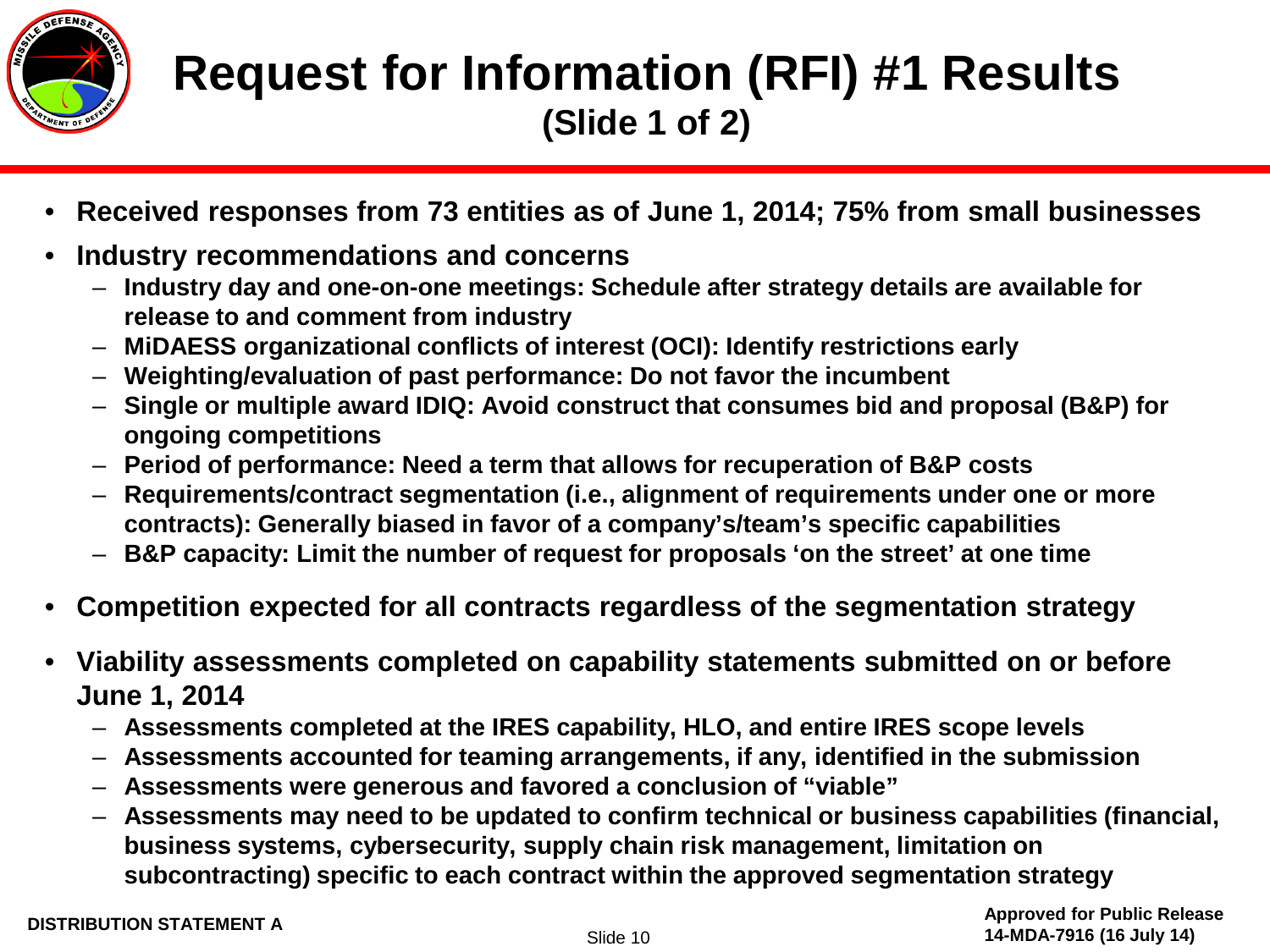

#### **RFI #1 Results (Slide 2 of 2)**

- **Small business opportunities**
	- **Potential set-aside opportunities, depending on segmentation strategy**
	- **RFI responses do not support a reasonable expectation of satisfying the "rule of two" for the entire IRES scope under a single contract (NAICS 541712, 1000 employees)**
	- **MDA encourages small businesses to consider prime contract opportunities, regardless of the segmentation strategy**
	- **Significant subcontract opportunities for all contracts, regardless of segmentation strategy**
	- **Small business incentives being considered (but not yet finalized) under any/all full and open competition(s); industry feedback welcome**

#### **Potential full and open competition small business incentives being considered:**

- **1. Small business utilization goal:** small business subcontract/utilization goal of up to 40% of total contract value for both large and small business primes
- **2. Ordering period:** Small business award includes two additional one-year award terms not included in large business award
- **3. Award term criteria (in lieu of ordering period incentive):** Two additional one-year award terms for both large and small business primes, but large business prime criteria tied to significantly exceeding small business subcontracting goals (e.g., 50%)
- **4. Evaluation criteria:** Past performance and transition criteria do not unnecessarily favor the incumbent and will consider team qualifications
- **5. Fee-on-fee:** Small business prime: MDA will recognize fee as a cost (if proposed) on all subcontracts; large business prime: MDA will recognize fee as a cost (if proposed) on only small business subcontracts
- **6. Contractor Performance Assessment Rating (CPAR):**  Evaluation only gives "excellent" rating for exceeding goals in all small business subcategories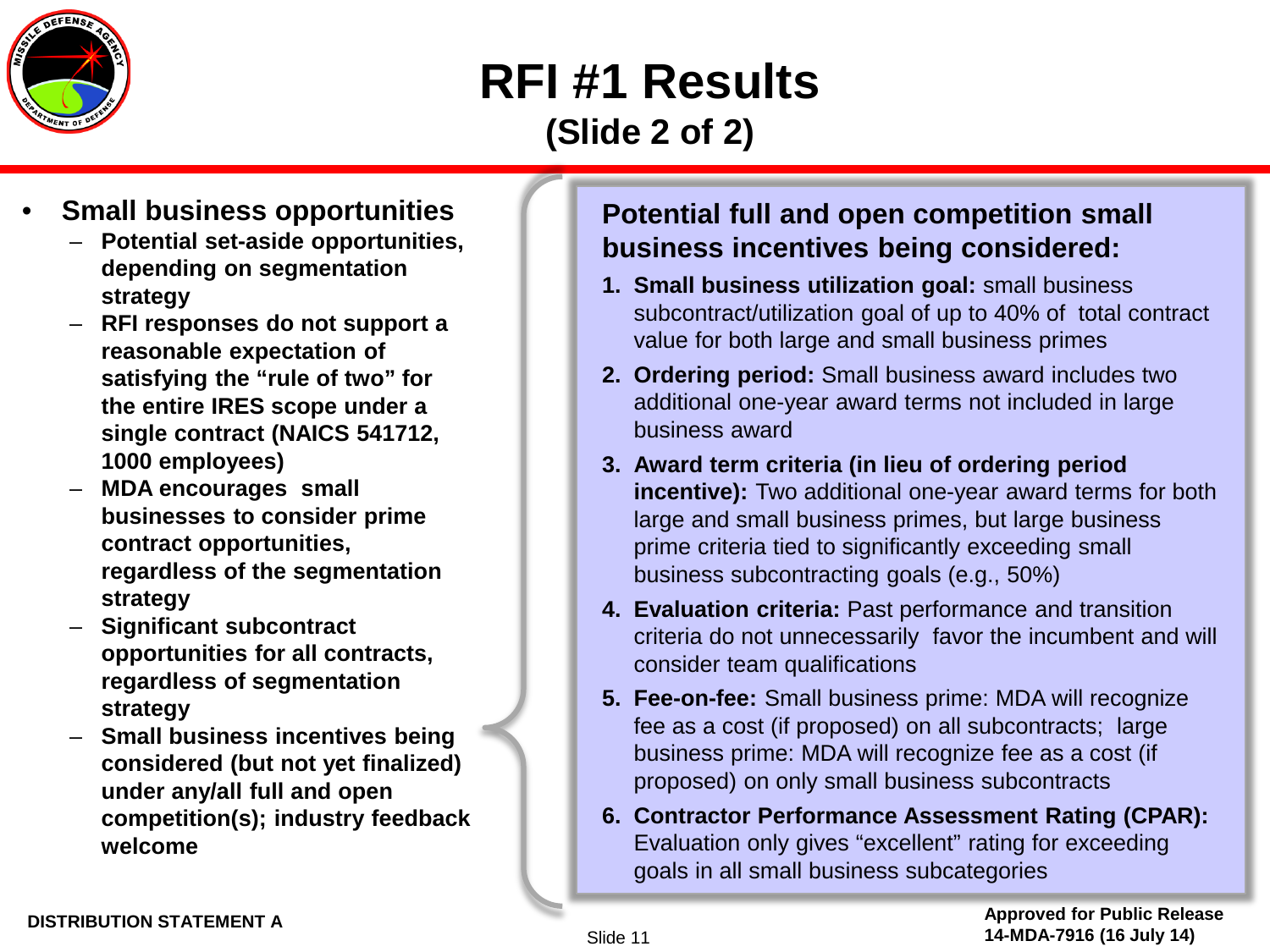

## **Acquisition Strategy Discussion Topics**

- **Status**
	- **Coordinating strategy courses of action with MDA leadership via acquisition strategy panel and acquisition strategy board**
	- **Requirements/contract segmentation decision is pending; this decision is getting the senior leadership attention it deserves**
- **Requirements/contract segmentation**
	- **COA assessment considerations/risks: Mission execution, integration, cost, small business opportunities, competition, AT&L/DoD approval**
	- **Integrally-related requirements (e.g., critical asset or schedule dependencies)**
	- **Ancillary requirements (e.g., MDIOC Host Services such as custodial, mail, classified destruction, copy center, cafeteria operations)**
- **Organizational conflicts of interest (OCI)** 
	- **MiDAESS: IRES acquisition team is working with the MiDAESS program office to develop a strategy consistent with MiDAESS' current and follow-on OCI mitigation approaches**
	- **IRES Enterprise IT: IRES acquisition team will work with internal MDA organizations and industry to identify appropriate mitigation strategies for the potential unequal access to information type OCI that may be created as a result of IT system administration privileges**
- **Schedule**
	- **Approximately five months behind initial schedule; request for proposal release and contract award dates are impacted, but revised dates are TBD**
	- **Industry day and one-on-one opportunities are pending overarching strategy decisions**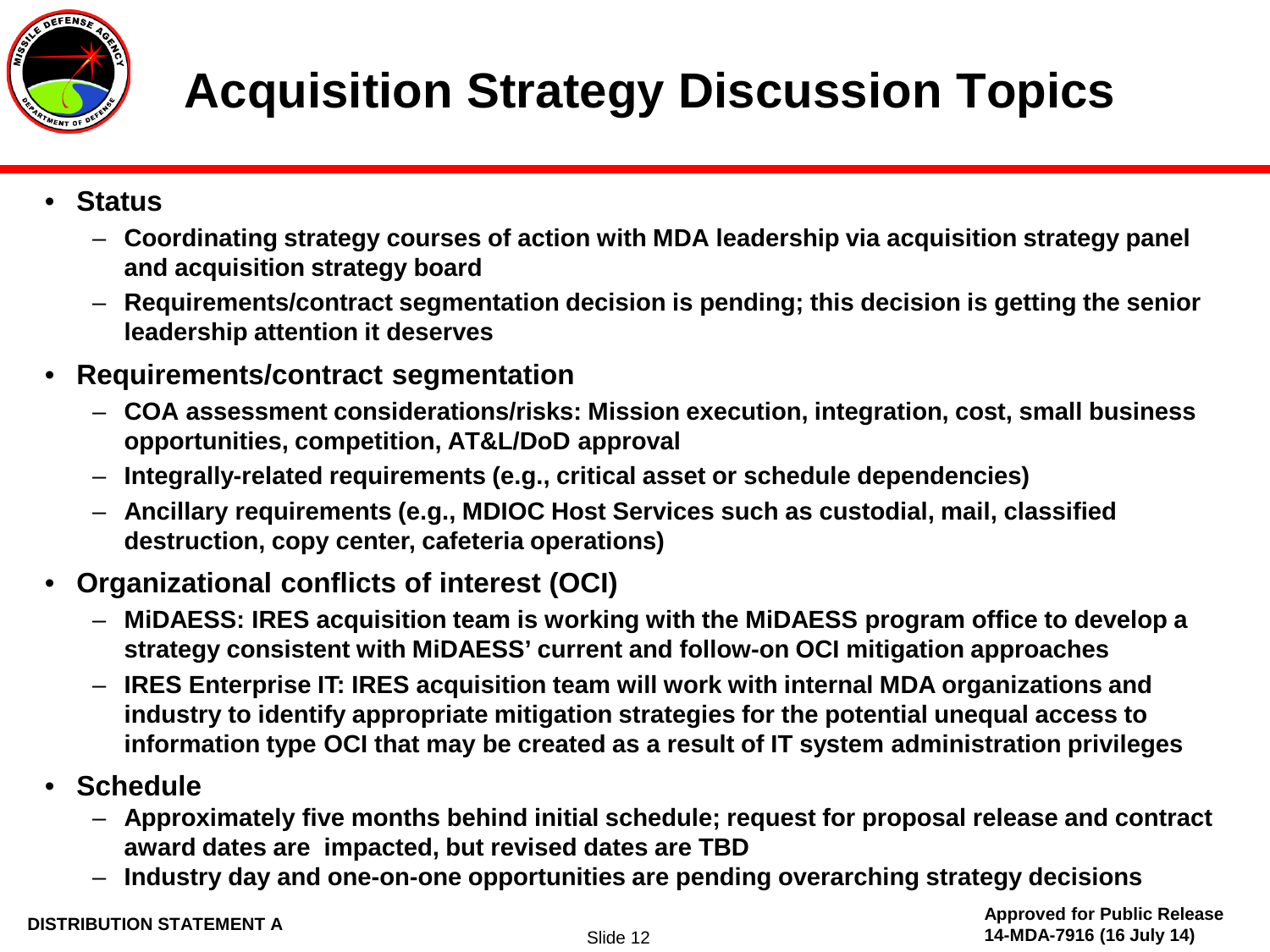

### **Acquisition Team Interest Items**

- **Mitigation of the integration challenges**
- **Potential small business incentives**
- **Potential organizational conflict of interest mitigation strategies**
- **Implementation of recent Department of Defense Federal Acquisition Regulation Supplement (DFARS) revisions regarding cybersecurity, supply chain risk, and counterfeit parts**
- **Financial capability and maturity of business systems (accounting, estimating, earned value, property, etc.)**
- **Rumor control**

#### **Contracting officer contact information: Maureen Atwood IRESCoreTeam@MDA.mil 719-721-0722**